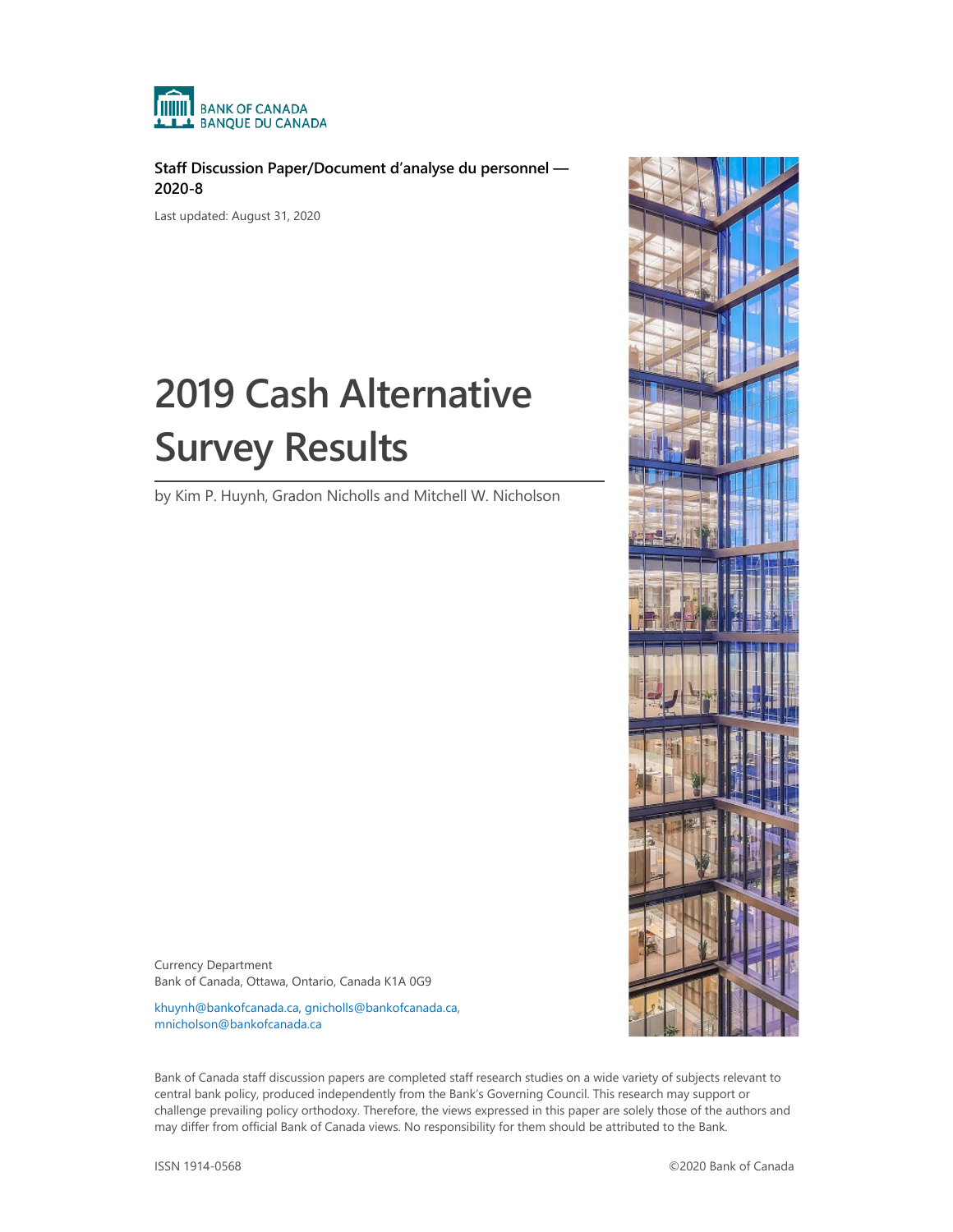## **Acknowledgements**

We are grateful to Heng Chen, Walter Engert, Ben Fung, Ted Garanzotis, Scott Hendry, Charles Kahn, David Laferriere, Francisco Rivadeneyra and various participants of conferences and seminars for providing comments. We acknowledge the efforts of the Ipsos team of Shelley Edwards, Lisa Canini, Carolyn DiMaria and Sasha Rozhnov. Thanks to Valérie Clermont and Geny Komery-Felice for project management to keep us on time and budget. We thank Meredith Fraser-Ohman for providing excellent editorial assistance. All prices are reported in Canadian dollars (CAD) unless otherwise noted. Errors are solely the responsibility of the authors. The views expressed in this paper are those of the authors and do not necessarily represent the views of the Bank of Canada.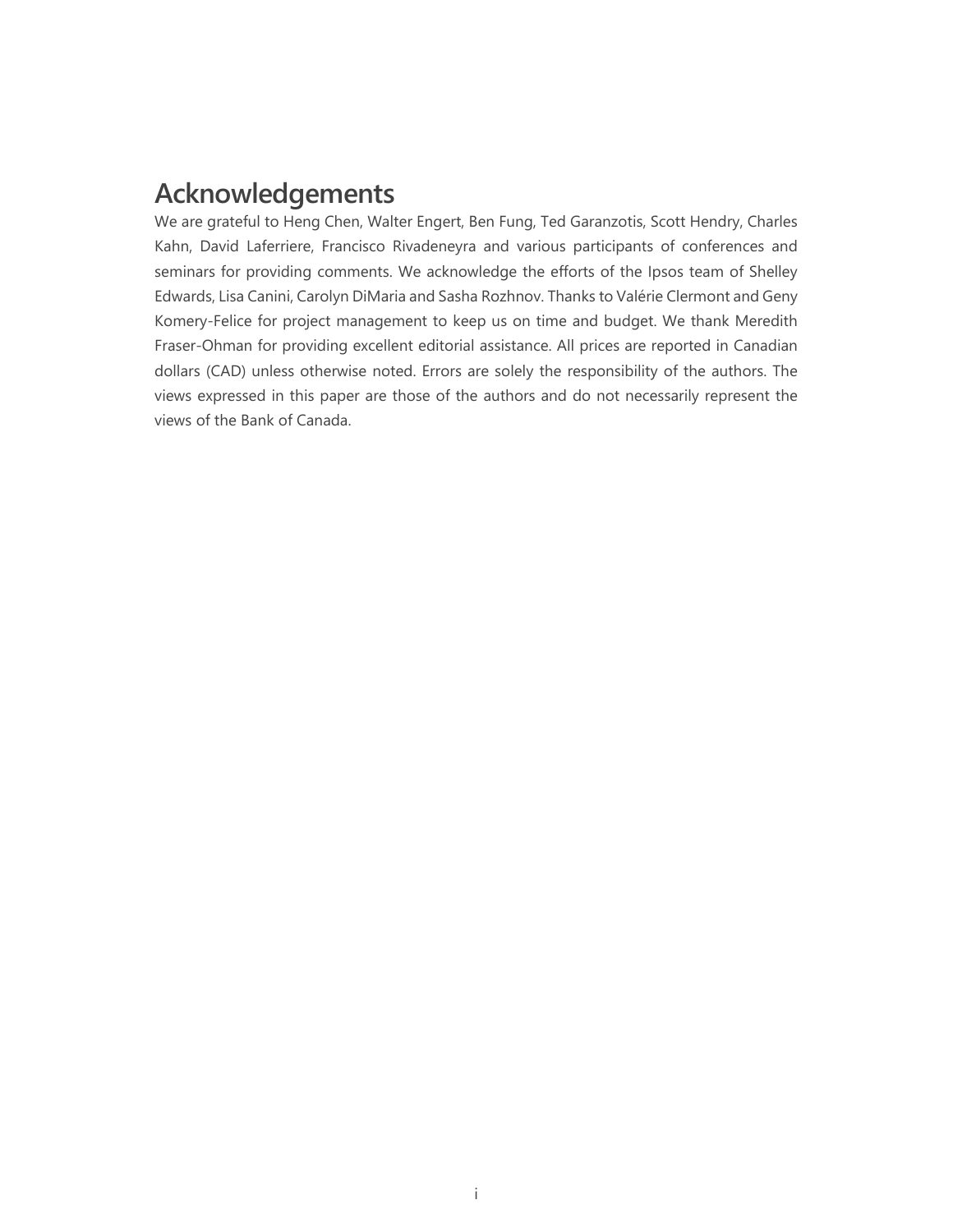## **Abstract**

The role of cash in Canadians' lives has evolved over the past decade. During this period, two diverging trends have emerged in Canada: the use of cash for transactions at the point of sale has declined, but overall demand for cash has increased. The 2019 Cash Alternative Survey was designed to study these trends and update the Bank of Canada's understanding of Canadians' use of cash. We asked Canadians about their cash holdings, planned future use of cash and views on how they would be affected if cash were to disappear. In addition to declining cash use, the emergence of privately issued digital currencies has motivated many central banks to conduct research into central bank digital currencies (CBDCs). We contribute to the Bank of Canada's research on CBDC by monitoring Canadians' use of cash and their adoption of digital payment methods. We find that Canadians' cash holdings are stable and the adoption of cryptocurrencies remains limited and concentrated in a few sub-demographics. Moreover, we find that few Canadians plan to stop using cash entirely and that a considerable share of them would find the disappearance of cash problematic.

*Bank topics: Bank notes; Central bank research; Digital currencies and fintech; Econometric and statistical methods JEL codes: C9, C12, E4, O51*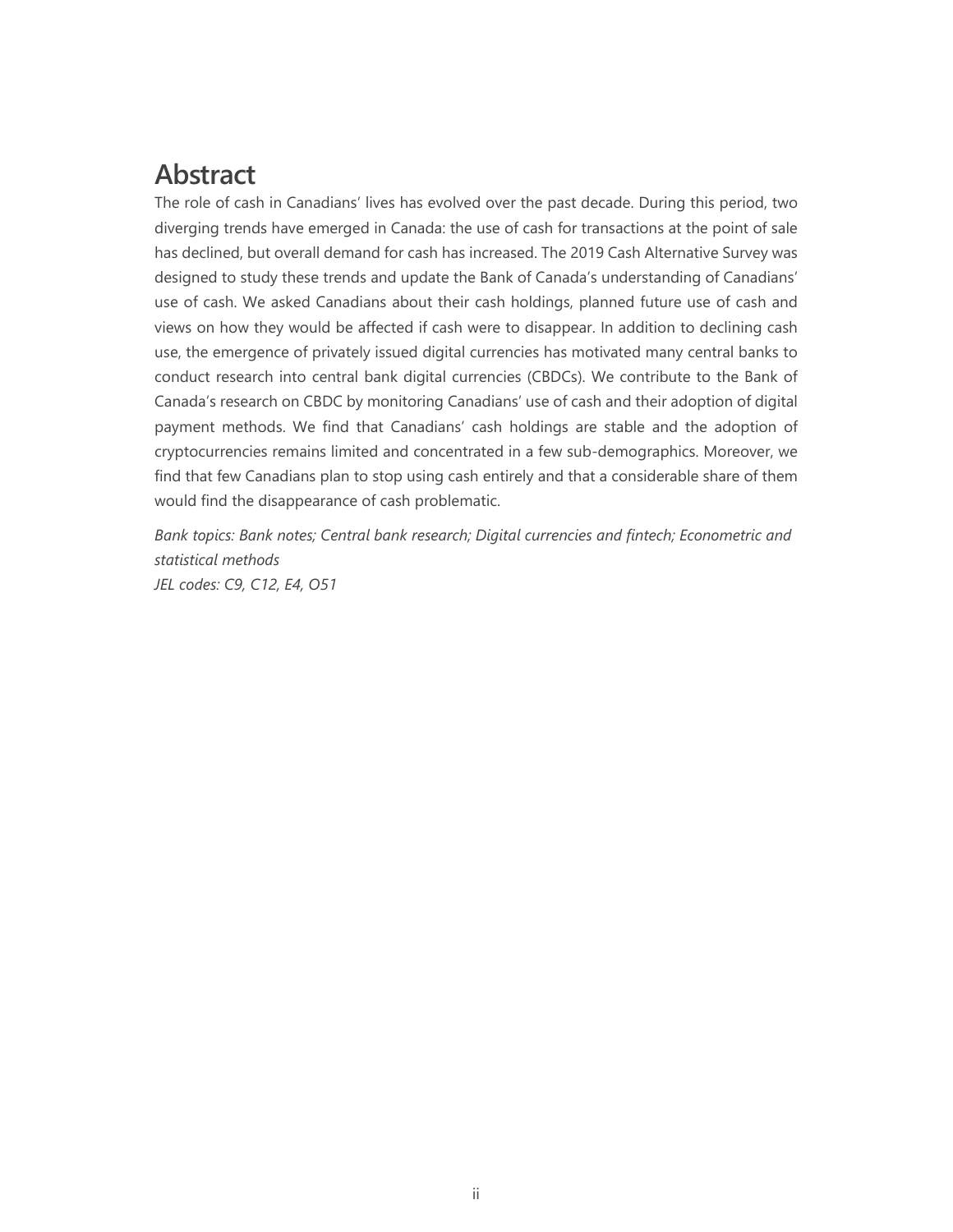#### **1. Introduction**

In Canada, the use of cash at the point of sale<sup>[1](#page-3-0)</sup> (POS) has been declining in favour of digital methods of payment, such as debit and credit cards. In 2009, for example, Canadians used cash for 54 percent of their POS transactions, but this fell to 33 percent in 2017 (Henry, Huynh and Welte 2018). Canadians have an increasing variety of digital payment methods at their disposal, including mobile applications, Interac e-Transfer and cryptocurrencies. Further, the POS has become more digital as transactions are frequently completed through online commerce platforms. These trends suggest that the role of cash is evolving as Canada's economy continues to digitalize. In a recent speech, Bank of Canada Deputy Governor Tim Lane concluded, "…it is clear that technology is changing the world around us. And while we cannot perfectly predict the future, we can certainly plan for contingencies. This includes readying ourselves in case a decision is made some day to issue a Bank of Canada digital currency" (Lane 2020).

If the Bank of Canada were to issue a central bank digital currency (CBDC), several conditions would first need to be met. A CBDC could become beneficial or necessary if Canadians' use of cash declines to a sufficiently low level or if privately issued digital currencies become a widely used method of payment, store of value and unit of account (Bank of Canada 2020). A public policy case would then need to be established to outline the benefits of issuing a CBDC and assess the potential risks associated.

This paper contributes to the Bank's research on CBDC by reporting results from the 2019 Cash Alternative Survey (CAS). We use the CAS to monitor the state of cash holdings in Canada and gauge the extent to which Canadians plan to stop using cash in the foreseeable future. We also ask respondents their views on how they would be affected if cash were to disappear from the Canadian economy. Our research relates to the growing literature on CBDC. In 2019, Boar et al. (2020) surveyed 66 central banks and found that 80 percent were conducting research on CBDC. In Canada, Engert and Fung (2017) analyzed the motivations and implications of issuing a CBDC. They concluded that if a central bank were to issue a CBDC, it should proceed incrementally with caution and be mindful of the interdependencies across design features, such as bearing interest and the degree of anonymity. In January 2020, the Bank of Canada announced its participation in a working group to assess the use case for a CBDC with the Bank of England, Bank of Japan, European Central Bank, Sveriges Riksbank, Swiss National Bank and the Bank for International Settlements.[2](#page-3-1)

The remainder of the paper is organized as follows: Section 2 reviews the design and methodology of the 2019 CAS. Section 3 updates the Bank's existing findings on Canadians' cash holdings and adoption of cryptocurrencies. Section 4 presents our new findings on cash use, with a particular focus on Canadians' views in the event a cashless society were to emerge. Based on our findings, we highlight three key takeaways. First, most Canadian consumers and merchants have no plans to stop using cash. Second, Canadians held a median of \$70 of cash on hand, despite declining transactional use at the POS. Third, a sizable share of Canadians reported they would find the disappearance of cash problematic.

<span id="page-3-0"></span><sup>&</sup>lt;sup>1</sup> This refers to all transactions conducted by Canadians in-store and excludes transactions made online, where cash does not play a role.

<span id="page-3-1"></span><sup>&</sup>lt;sup>2</sup> See the Bank's [website](https://www.bankofcanada.ca/2020/01/central-bank-working-group-cbdc/) for more information.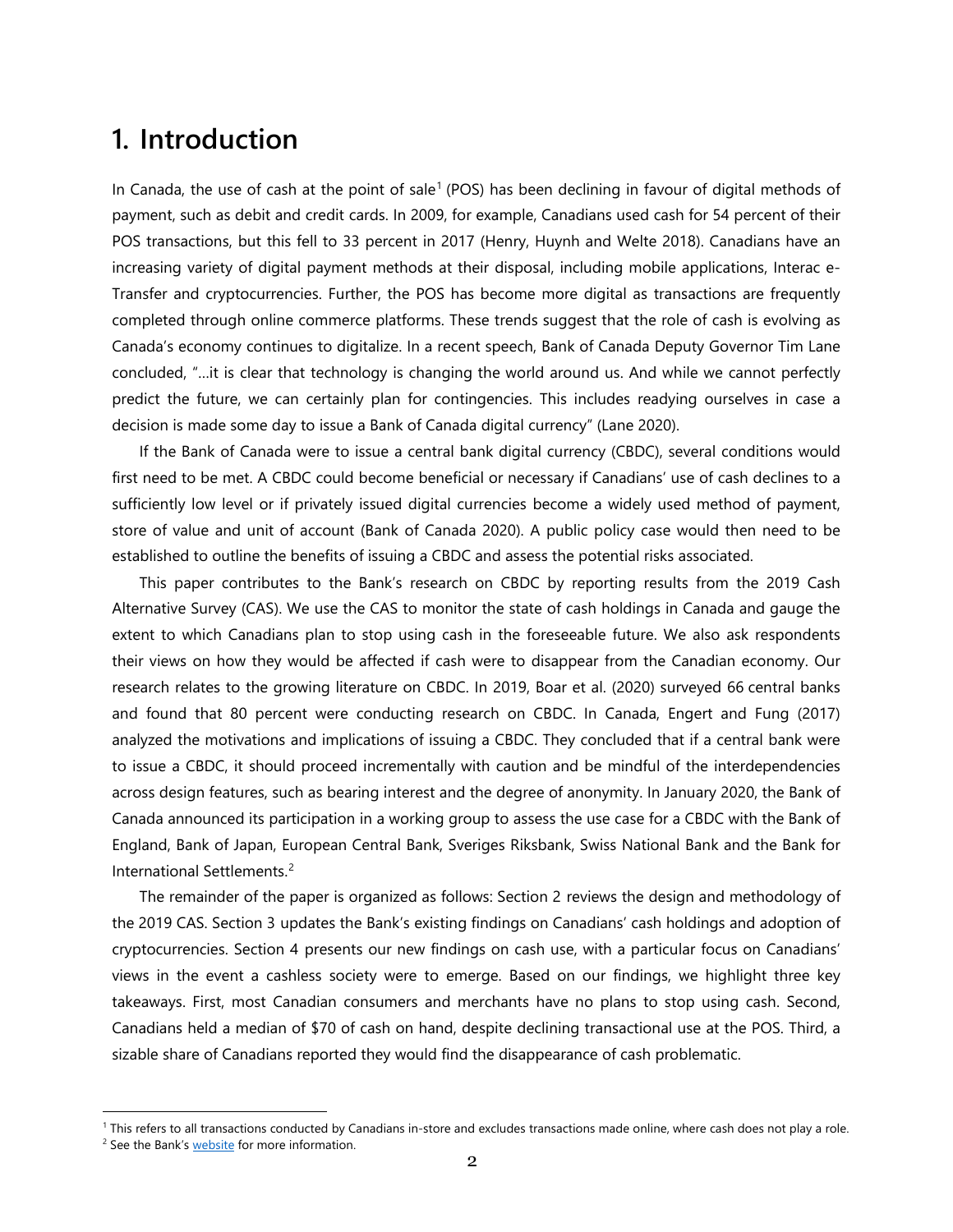#### **2. Survey methodology**

The 2019 CAS was conducted in August and September 2019. Respondents completed a survey questionnaire focused on their cash use, adoption of digital payment methods and views regarding the potential impact of cash disappearing from the economy. In this section, we discuss the design of the questionnaire and our survey weighting methodology.

The questionnaire was adapted from other surveys conducted by the Bank of Canada, including the 2017 Methods-of-Payment (MOP) Survey and the 2018 Bitcoin Omnibus Survey (BTCOS). Additionally, several questions related to the impact of cash disappearing were inspired by the United Kingdom's *[2019](https://www.accesstocash.org.uk/media/1087/final-report-final-web.pdf)  [Access to Cash Review](https://www.accesstocash.org.uk/media/1087/final-report-final-web.pdf)*. In total, the survey consisted of 11 questions.

To minimize bias and improve the comparability of our estimates over time, we used calibration weights to match our sample with the sociodemographic composition of the Canadian population. Using population totals from the 2016 Census, we calibrated our sample on age, gender, region, education, marital status, employment status and income. This methodology was developed from the 2018 BTCOS, and more details are available in Appendix A.2 of Henry et al. (2019).

The 2019 CAS is a non-probability survey, sampled from an opt-in panel. As such, we follow the guidelines outlined in Baker et al. (2013) and do not report margins of error because they cannot be computed reliably for non-probability surveys.

## **3. Cash and cryptocurrencies in 2019**

Cash use at the POS has decreased since 2009 in favour of digital payment methods—mainly debit and credit cards. In particular, credit cards made up nearly 40 percent of transactions at the POS in 2017 compared with 20 percent in 2009 (Henry, Huynh and Welte 2018). Similarly, a growing array of digital payment innovations have been adopted by Canadians. For example, Henry, Huynh and Welte (2018) estimate that in 2017, 57 percent of Canadians used Interac e-Transfer to make a purchase from a retailer and 54 percent used this same digital method to make a person-to-person transaction. Regarding cryptocurrencies, Henry et al. (2019) estimate that most Canadians had heard of Bitcoin (89 percent) while 5 percent had adopted it as of 2018. Given the necessary conditions for issuing a CBDC noted earlier, we focus on trends in cash holdings and cryptocurrency adoption in the 2019 CAS.

While cash use at the POS is declining, cash is not disappearing from the Canadian economy. Overall demand for cash, as measured by the total value of cash in circulation as a share of nominal gross domestic product, has remained stable and increased in recent years (Engert, Fung and Segendorf 2019). Notably, Canadian cash in circulation is demand-driven. The Bank of Canada issues cash in the form of bank notes in response to demand from consumers, merchants and financial institutions. Hence, we measure overall demand for cash with the aggregate value of cash in circulation (**Chart 1**). Small-value notes (\$5 and \$10) constitute a very minor share of overall demand for cash. Additionally, the share of \$20 bank notes in circulation has been steadily decreasing over time. In contrast, large-value notes (\$50 and \$100) account for a large and growing share of overall cash demand.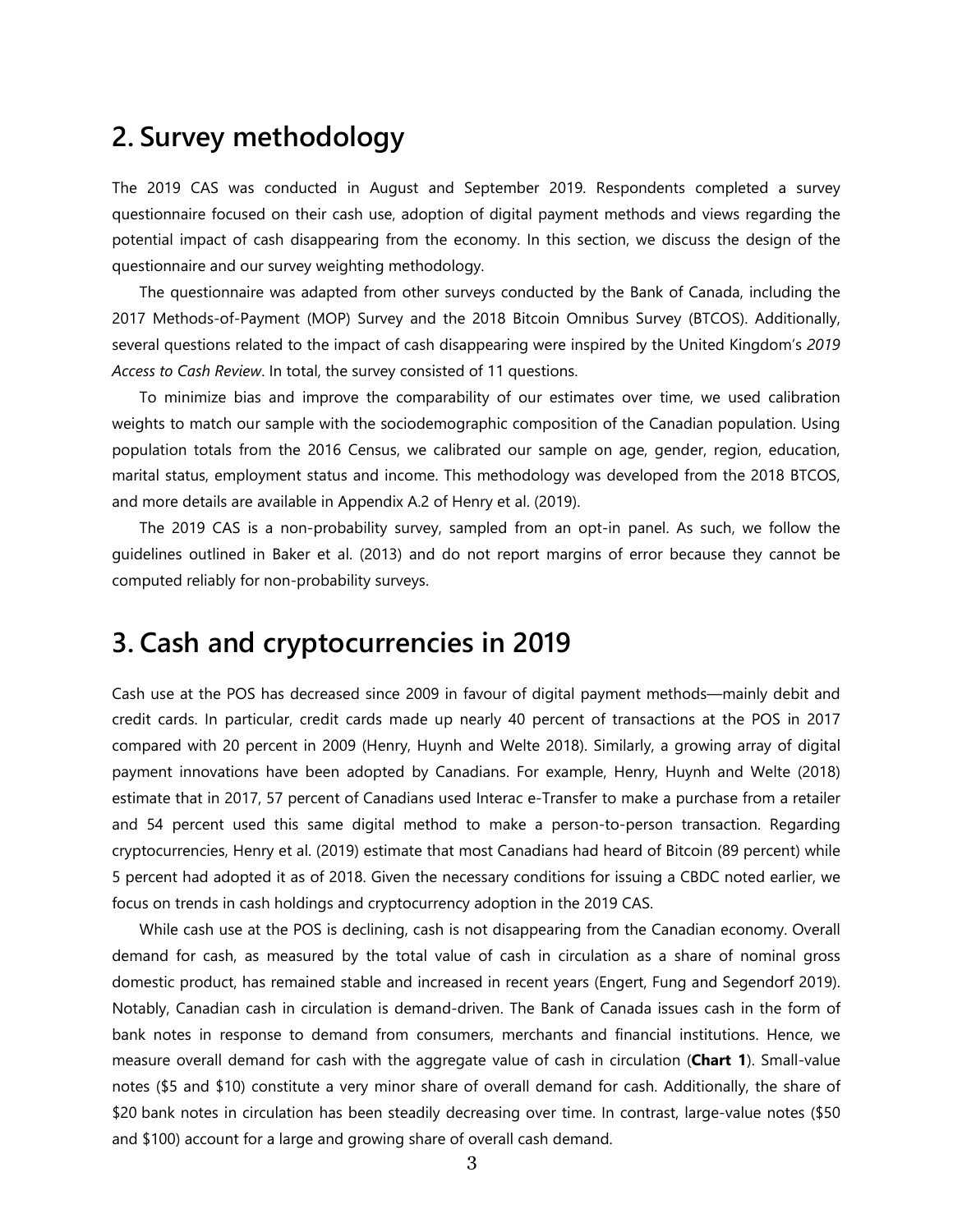

**Chart 1**: **Canadian bank notes in circulation over nominal GDP, 1980–2018**

Note: Total value of all Canadian bank notes in circulation, by denomination, divided by Canada's annual nominal gross domestic product (GDP)

Sources: [Statistics Canada,](https://www150.statcan.gc.ca/t1/tbl1/en/tv.action?pid=3610010401) [Bank of Canada](https://www.bankofcanada.ca/rates/banking-and-financial-statistics/bank-of-canada-note-liabilities-formerly-k1/) and authors' calculations Last observation: December 2018

<span id="page-5-0"></span>1

The trends in overall cash demand highlight the need to analyze Canadians' cash holdings from both transactional and non-transactional perspectives. Accordingly, we distinguish between cash on hand (COH) and other cash holdings (OCH). COH includes cash that Canadians have in their wallets, purses or pockets while OCH refers to cash that Canadians have stored elsewhere, such as in their car, home or other safe location. **Table 1** presents median cash held as well as the share of each denomination of bank note held by those holding cash.<sup>[3](#page-5-0)</sup> In the 2019 CAS, we find that 20 percent of Canadians had no COH, while 71 percent reported no OCH. In terms of value, we find that Canadians hold a median of \$70 in their COH and \$185 in their OCH. Together, these findings suggest that typical Canadians still have cash on hand despite the declining use of cash at the point of sale for transactions. Furthermore, the value of Canadians' OCH is significantly larger than their COH, which provides some evidence of demand for nontransactional cash. With that said, survey responses to questions on cash holdings may be under-reported, as respondents could have privacy or other concerns about stating the true value of their cash holdings.

We drill down further by examining differences across denominations in Canadians' COH and OCH.

<sup>&</sup>lt;sup>3</sup> Angrisani, Foster and Hitczenko (2018) suggest trimming the highest 2 percent of observations when computing mean cash holdings. Rather than adopting a position on a trimming parameter, we report the median as a more robust measure for both COH and OCH in the 2019 CAS. Note that estimates in **Table 1** are computed only among those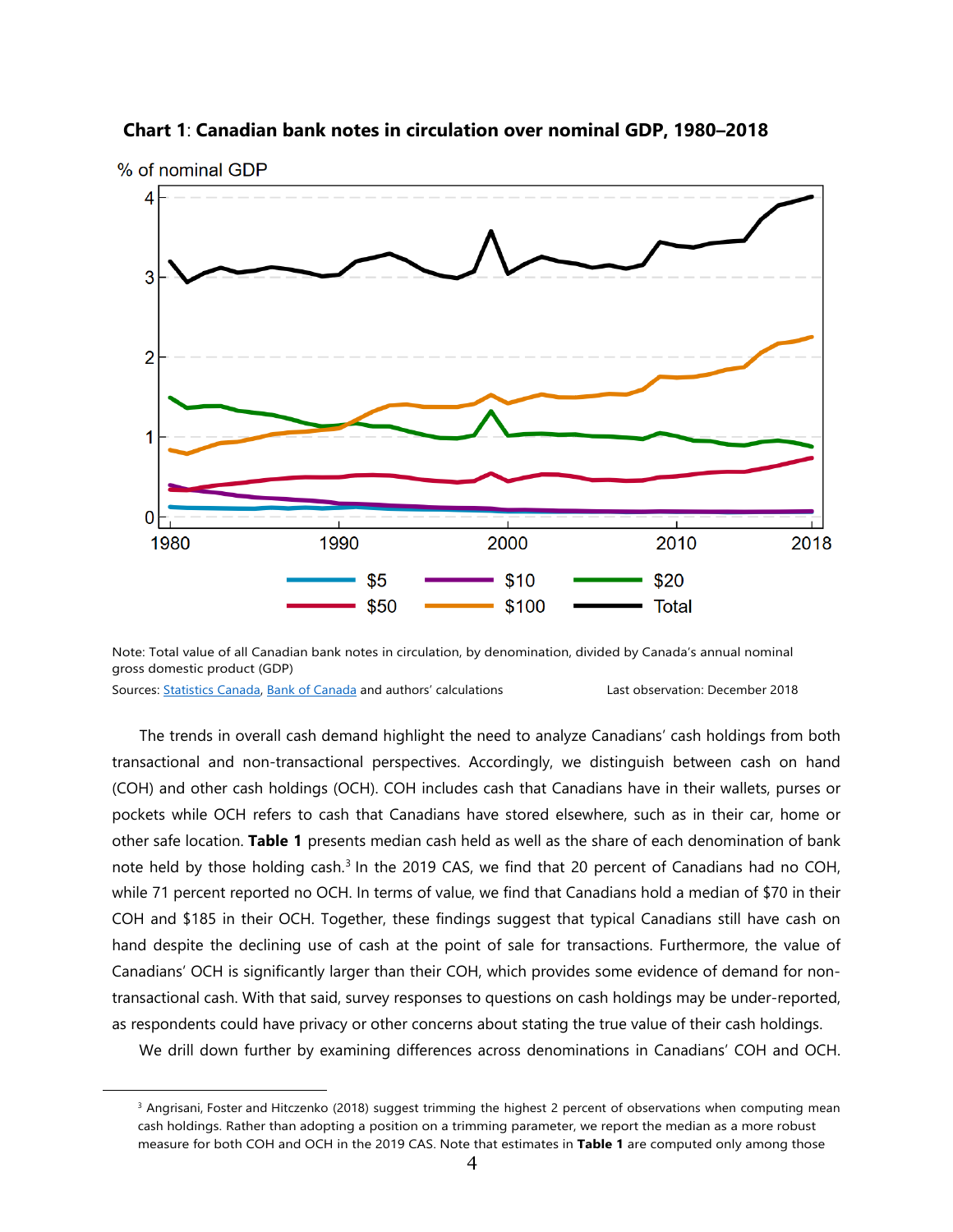**Table 1** reports the share of Canadians holding at least one bank note, by denomination, in their COH or OCH. We find that Canadians are more likely to hold small, transactional bank notes in their COH and larger, non-transactional bank notes in their OCH. We estimate that 73 percent of Canadian cash holders typically hold a \$5 bank note in their COH and 59 percent hold a \$10 bank note. In Canadians' OCH, these

| $\sim$ |                                          |                            |  |  |  |  |
|--------|------------------------------------------|----------------------------|--|--|--|--|
|        | <b>Cash on hand</b>                      | <b>Other cash holdings</b> |  |  |  |  |
| Median | \$70                                     | \$185                      |  |  |  |  |
| Mean   | \$136                                    | \$460                      |  |  |  |  |
|        | Proportion holding zero cash in:         |                            |  |  |  |  |
|        | <b>Cash on hand</b>                      | <b>Other cash holdings</b> |  |  |  |  |
| Share  | 20%                                      | 71%                        |  |  |  |  |
|        | Proportion holding each denomination in: |                            |  |  |  |  |
|        | <b>Cash on hand</b>                      | <b>Other cash holdings</b> |  |  |  |  |
| \$5    | 73%                                      | 46%                        |  |  |  |  |
| \$10   | 59%                                      | 37%                        |  |  |  |  |
| \$20   | 78%                                      | 65%                        |  |  |  |  |
| \$50   | 23%                                      | 44%                        |  |  |  |  |
| \$100  | 11%                                      | 35%                        |  |  |  |  |

**Table 1: Canadians' estimated cash holdings, 2019**

Note: Cash on hand (COH) refers to cash in Canadians' wallets, purses or pockets. Other cash holdings (OCH) refers to cash stored in Canadians' houses, cars or other safe locations. All estimates were calculated conditional on those who reported positive cash holdings.

shares are 46 percent and 37 percent, respectively. In contrast, we estimate that 23 percent of Canadians hold a \$50 bank note in their COH and only 11 percent hold a \$100 bank note. For OCH, these figures are 44 percent and 35 percent, respectively.

The 2019 CAS was also designed to complement the Bank's annual Bitcoin Omnibus Survey by studying Canadians' awareness and ownership of cryptocurrencies. We estimate that 84 percent of Canadians have heard of cryptocurrencies and 5 percent own cryptocurrencies. In comparison, the 2018 BTCOS found 89 percent of Canadians have heard of Bitcoin, with 5 percent owning Bitcoin and an additional 1.6 percent exclusively owning other cryptocurrencies, such as Ethereum and Litecoin (Henry et al. 2019). While we do estimate a small decline in Canadians' awareness of cryptocurrencies, the difference may be due to variation in survey sampling. Analyzing our findings by demographic, we find the same trends within groups across both surveys. For example, awareness and ownership tend to be highest among young, male, university-educated or high-income Canadians.

In addition to demographics, we examine the level of financial literacy among respondents. Financial literacy represents an understanding of the concepts central to economic decision making, such as investing and saving for retirement. In the 2017 MOP Survey, Henry, Huynh and Welte (2018) found that

who had more than \$0 in cash, respectively.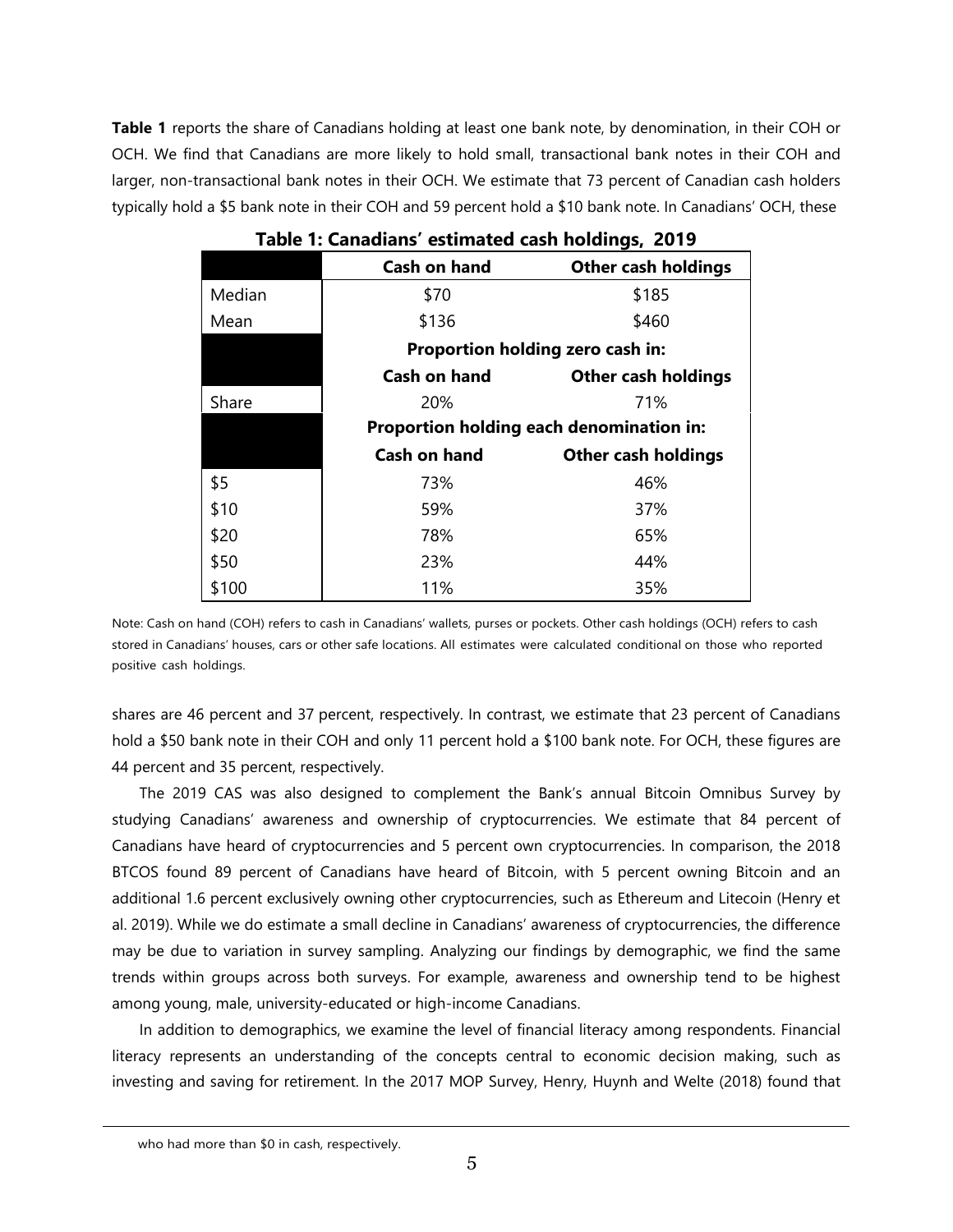Canadians' adoption and use of payment methods differed across levels of financial literacy. Similarly, the 2018 BTCOS found that awareness of Bitcoin increased with financial literacy, but the likelihood of ownership declined as the level of financial literacy increased (Henry et al. 2019). The 2019 CAS asked respondents the "Big Three" financial literacy questions (see Lusardi and Mitchell 2011). We estimate that 47 percent of Canadians have a high level of financial literacy, 35 percent have a medium level and 18 percent have a low level.<sup>[4](#page-7-0)</sup> These estimates are highly similar to results from the same questions asked in the 2018 BTCOS and the 2017 MOP Survey.

Notably, the trend that financial literacy is positively associated with the awareness of cryptocurrencies but negatively associated with ownership is also present in the 2019 CAS. We find that 93 percent of Canadians with high financial literacy are aware of cryptocurrencies, as opposed to only 72 percent of those with low financial literacy. Conversely, 8 percent of those with low financial literacy reported they own cryptocurrencies compared with 4 percent of Canadians with high financial literacy.

## **4.Canadians' views on a "cashless society"**

In line with the observed decline in the use of cash at the POS, the 2018 BTCOS and the 2019 CAS asked respondents about their plans to stop using cash in the future. In the 2019 CAS, 10 percent of Canadians stated they have stopped using cash, with an additional 8 percent stating they have plans to stop using cash in the future (**Table 2**). Overwhelmingly, 82 percent of Canadians reported they have no plans to stop using cash. Notably, this survey question was stated very generally and does not distinguish between transactional and non-transactional cash use. In future iterations of the CAS, we may explore further how respondents interpret the phrase "stop using cash."

|                  | Numbers in percent |                |                   |          |  |  |
|------------------|--------------------|----------------|-------------------|----------|--|--|
|                  | Already cashless   | Within 5 years | More than 5 years | No plans |  |  |
| <b>Consumers</b> |                    |                |                   |          |  |  |
| 2018 BTCOS       |                    |                | ₹                 | 85       |  |  |
| 2019 CAS         | 10                 |                |                   | 82       |  |  |
| <b>Merchants</b> |                    |                |                   |          |  |  |
| 2018 MAS         | 4                  |                |                   | 86       |  |  |

**Table 2: Canadians' plans to stop using cash, 2018–19** Numbers in percent and the percent

Note: Estimates from the 2018 Bitcoin Omnibus Survey (BTCOS) are reported in Henry et al. (2019). Estimates from the 2018 Merchant Acceptance Survey (MAS) are reported in Huynh, Nicholls and Nicholson (2019).

The Bank of Canada's 2018 Merchant Acceptance Survey (MAS) asked Canadian small and medium-sized businesses (SMBs) about their plans to stop accepting cash. It found that only 4 percent of Canadian SMBs do not accept cash. An additional 10 percent stated they have plans to go cashless and 86 percent

<span id="page-7-0"></span><sup>4</sup> For more details on the calculation of financial literacy levels from the "Big Three" questions, please see Section 3.1 of Henry et al. (2019).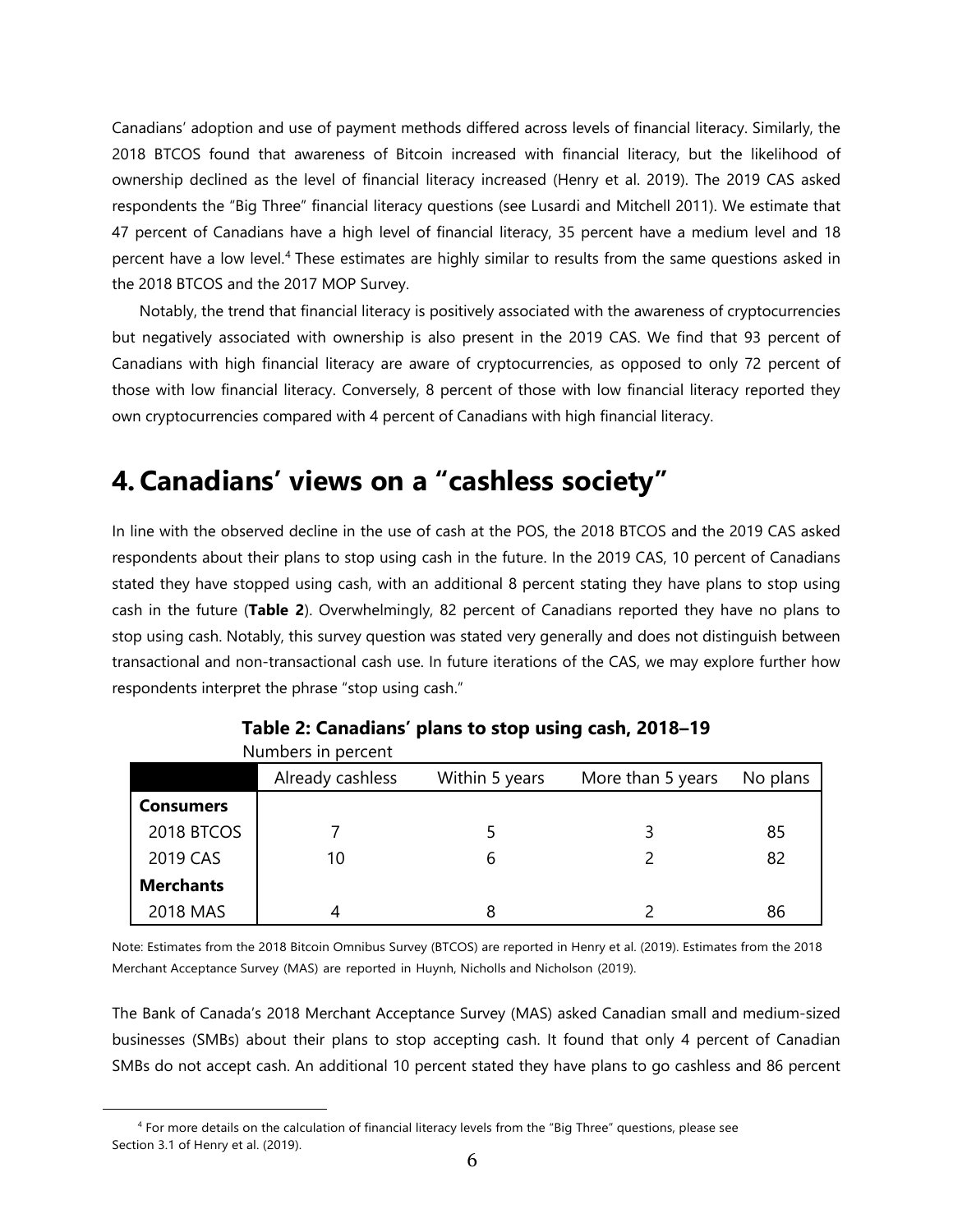stated they have no plans to stop accepting cash (Huynh, Nicholls and Nicholson 2019). Together, results from the 2018 BTCOS, 2018 MAS and 2019 CAS suggest that most Canadian individuals and SMBs have no plans to stop using or accepting cash in the foreseeable future.

Related to Canadians' plans regarding cash, we wanted to understand further how Canadians would respond if cash were to disappear. Previously, Engert, Fung and Hendry (2018) concluded that the emergence of a cashless society would not cause material, system-wide problems. The 2019 CAS contributes to the discussion using questions from the United Kingdom's *Access to Cash Review* (Access to Cash Review 2019). Specifically, we asked respondents if they would find the disappearance of cash problematic. We find that 36 percent of Canadians stated they would not find the disappearance of cash problematic and 18 percent said they were unsure (**Chart 2**). However, 46 percent of Canadians reported they would find the disappearance of cash problematic; this includes 20 percent who stated they could not cope with the disappearance of cash as well as 26 percent who stated that, while it would be problematic, they could still cope. Among those who stated they could not cope, the group was evenly split between those who stated cash is essential to their daily living and those who stated that cash is very important. Of the 26 percent who stated they could cope with cash disappearing, almost four-fifths stated that the disappearance of cash would be a major inconvenience. These findings suggest that a sizable share of Canadians would be negatively affected by the disappearance of cash.





Note: The red and orange sections represent the share of Canadians who would find the disappearance of cash problematic.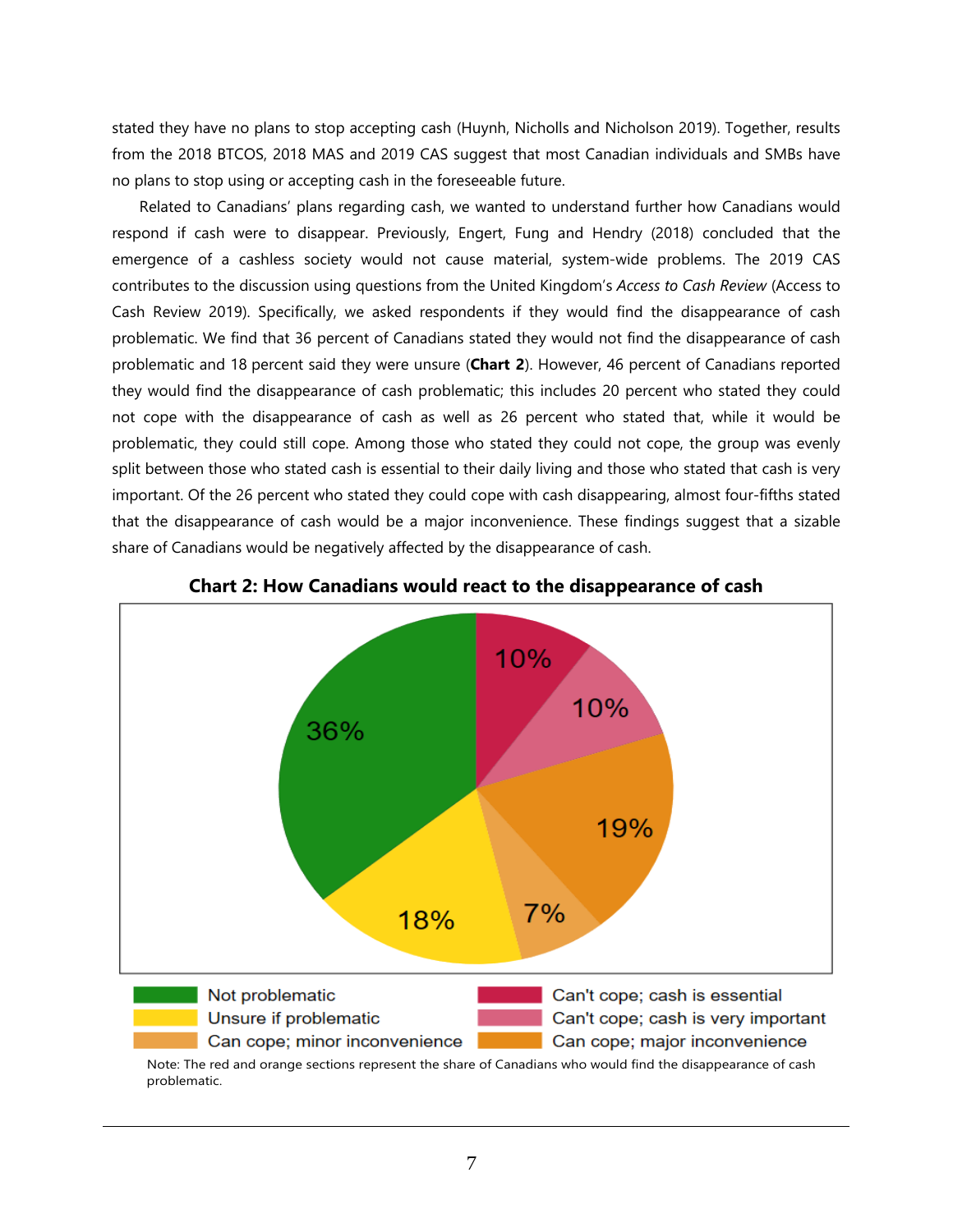To extend our analysis, we asked some follow-up questions. Those who would find the disappearance of cash problematic were asked why, while those who would not find it problematic or were unsure were asked why they think *other* Canadians might find it problematic (**Chart 3**). The three most commonly cited reasons for the disappearance of cash being problematic were acceptance ("I need cash for when other payment methods are not accepted"), resiliency ("I use cash in case of power outages or other events") and budgeting ("I use cash to monitor my spending or as a budgeting tool"). Both groups were much less likely to cite being paid in cash or not having access to debit or credit cards as reasons it would be problematic. These findings are consistent with results from other surveys. For instance, the 2018 MAS revealed that cash is nearly universally accepted (96 percent) by SMBs, while only two-thirds accept debit or credit cards (Huynh, Nicholls and Nicholson 2019). Further, the 2017 MOP showed that 99 percent of Canadians have access to a debit card and 89 percent have access to a credit card (Henry, Huynh and Welte 2018).



**Chart 3: Reasons why the disappearance of cash would be problematic** Share  $(\%)$ 

Note: The blue bars correspond to respondents (963) who said they would find the disappearance of cash problematic. The purple bars correspond to those (1,174) who said they would not find it problematic or were unsure, and were asked why other Canadians might find it problematic.

Finally, we analyze the demographic breakdown of those who stated they would find the disappearance of cash problematic (**Table 3**). We find that if cash were to disappear from the economy, the most vulnerable groups are those aged 55 or older and Canadians with low education, low income or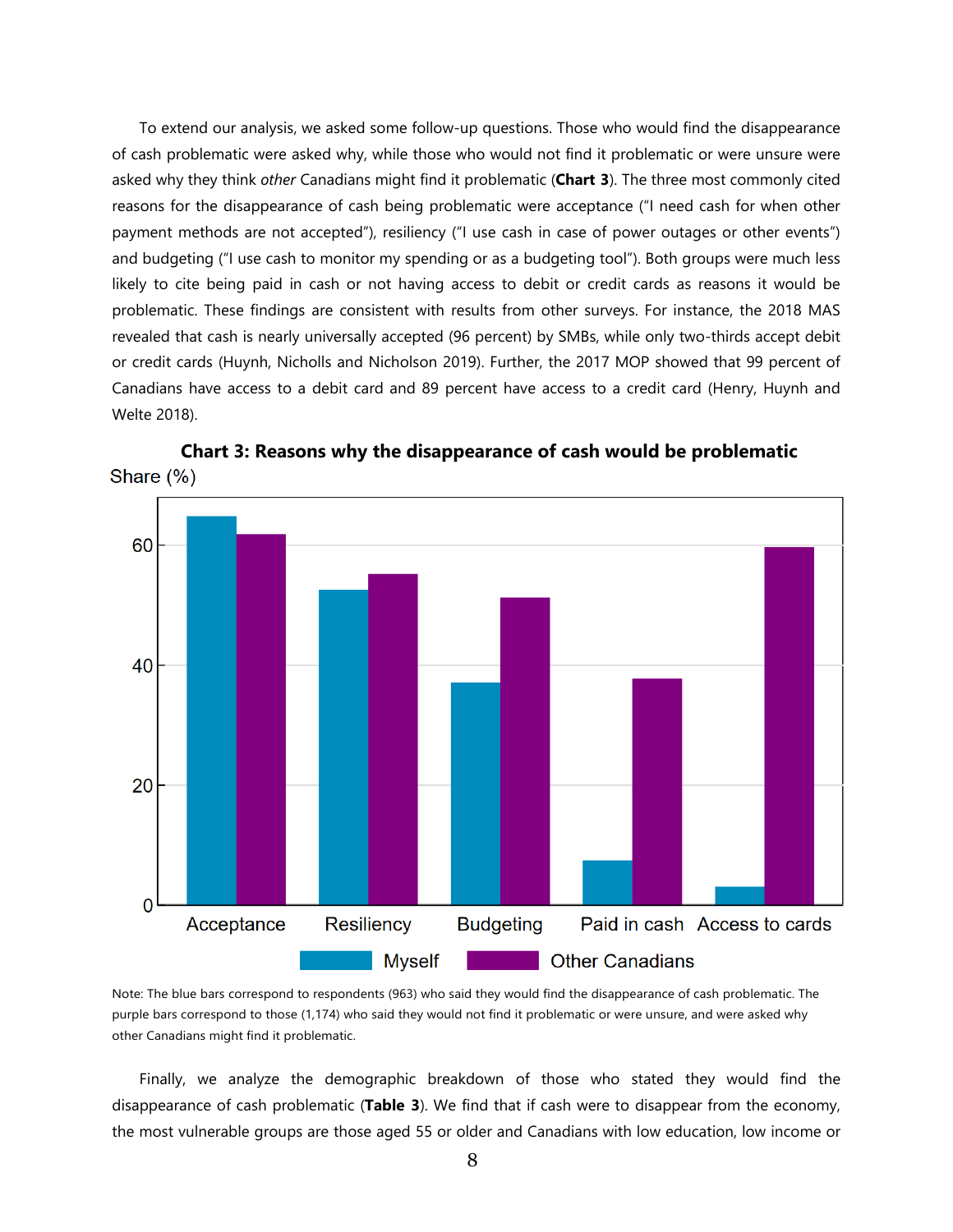low financial literacy. With these groups identified, we will conduct further research on the heterogeneous effects of the disappearance of cash.

| <b>INDITIONS</b> III PULCUIL | Problematic | <b>Not Problematic</b> | <b>Unsure</b> |
|------------------------------|-------------|------------------------|---------------|
| <b>Overall</b>               | 46          | 36                     | 18            |
| Gender                       |             |                        |               |
| Male                         | 44          | 40                     | 16            |
| Female                       | 49          | 32                     | 20            |
| Age                          |             |                        |               |
| $18 - 34$                    | 37          | 45                     | 18            |
| $35 - 54$                    | 49          | 35                     | 16            |
| $55+$                        | 50          | 31                     | 19            |
| <b>Education</b>             |             |                        |               |
| High school                  | 52          | 31                     | 17            |
| College                      | 45          | 34                     | 21            |
| University                   | 39          | 46                     | 16            |
| Income                       |             |                        |               |
| $<$ \$45,000                 | 52          | 31                     | 17            |
| \$45,000 - \$85,000          | 47          | 38                     | 15            |
| $$85,000+$                   | 41          | 39                     | 20            |
| <b>Financial Literacy</b>    |             |                        |               |
| Low                          | 51          | 32                     | 17            |
| Medium                       | 49          | 32                     | 19            |
| High                         | 42          | 40                     | 17            |

**Table 3: Responses to the disappearance of cash, by demographic** Numbers in percent

Note: This table reports the demographic composition of Canadians' views on the impact of cash disappearing from the Canadian economy based on **Chart 2**.

## **5. Discussion and further work**

As discussed in Section 1, the Bank of Canada has established two necessary conditions for the issuance of CBDC. Canadians' cash use must decline to a sufficiently low level, or privately issued digital currencies must make considerable inroads into the Canadian economy. If either event materializes, a public policy case must be established that clearly indicates how Canadians will benefit from a CBDC (Lane 2020). Because the role of cash continues to evolve, the Bank undertakes ongoing research to improve its understanding of Canadians' use of cash. Moreover, the Bank's annual Bitcoin Omnibus Survey will continue to study the adoption of privately issued digital currencies as they evolve.

The 2019 Cash Alternative Survey was designed as a monitoring tool to gain an understanding of